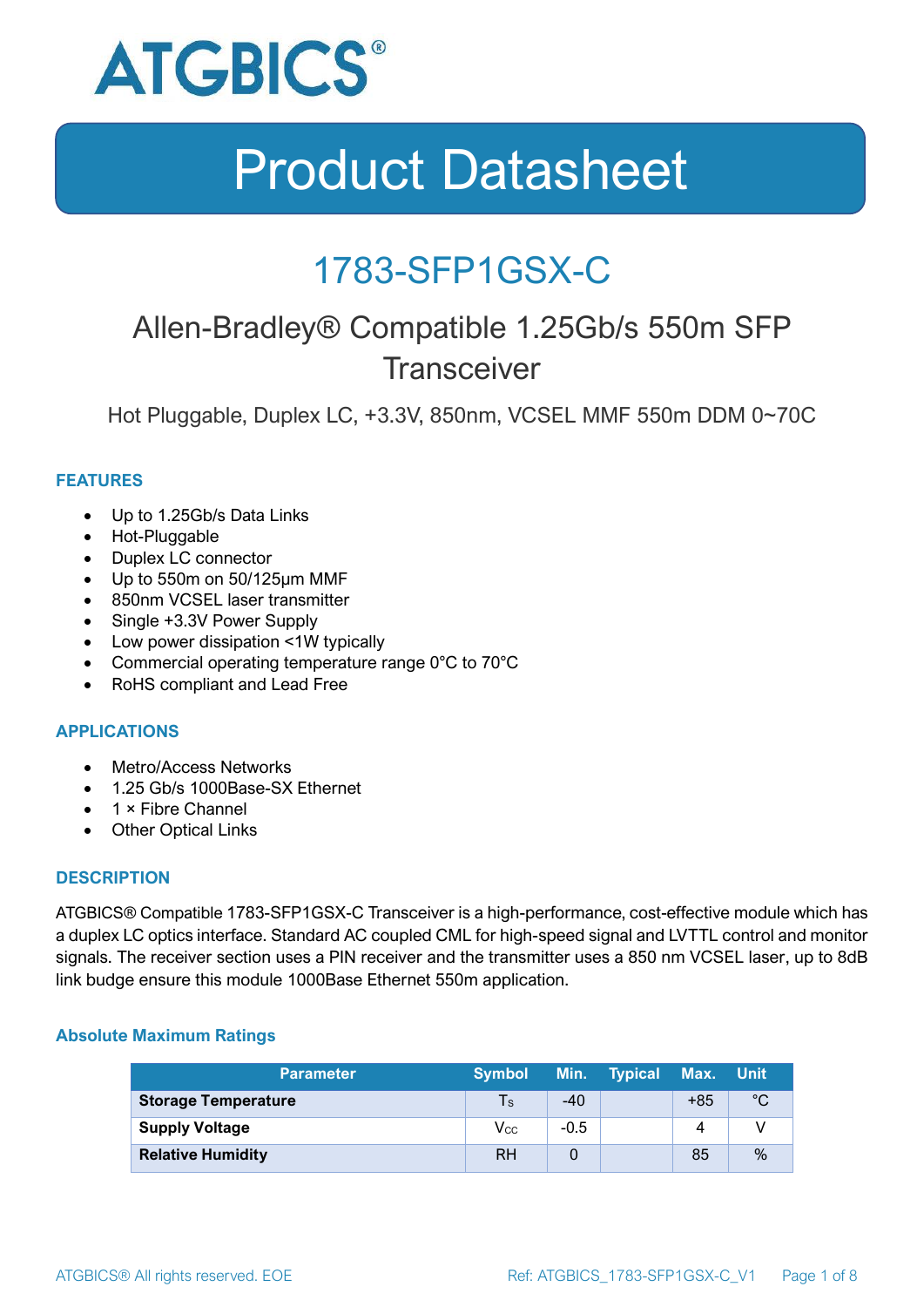

#### **Recommended Operating Environment:**

| <b>Parameter</b>             | <b>Symbol</b>    | Min.  | <b>Typical</b> | Max.     | <b>Unit</b> |
|------------------------------|------------------|-------|----------------|----------|-------------|
| <b>Operating Temperature</b> |                  | 0     |                | $+70$    | $^{\circ}C$ |
| <b>Supply Voltage</b>        | $V_{\rm CC}$     | 3.135 |                | 3.465    | v           |
| <b>Supply Current</b>        | <b>Icc</b>       |       |                | 300      | mA          |
| <b>Inrush Current</b>        | Isurge           |       |                | $lcc+30$ | mA          |
| <b>Maximum Power</b>         | $P_{\text{max}}$ |       |                |          | W           |

#### **Electrical Characteristics** ( $T_{OP}$  = -40 to 85°C, VCC = 3.135 to 3.465 Volts)

| <b>Parameter</b>                    | <b>Symbol</b>               | Min.           | <b>Typical</b> | Max.                  | <b>Unit</b> | <b>Notes</b> |  |
|-------------------------------------|-----------------------------|----------------|----------------|-----------------------|-------------|--------------|--|
| <b>Transmitter Section:</b>         |                             |                |                |                       |             |              |  |
| Input differential impedance        | $R_{\rm in}$                | 90             | 100            | 110                   | П           | О            |  |
| Single ended data input swing       | $V_{\text{in PP}}$          | 250            |                | 1200                  | mVp-p       |              |  |
| <b>Transmit Disable Voltage</b>     | $V_D$                       | $Vcc -$<br>1.3 |                | Vcc                   | V           | 2            |  |
| <b>Transmit Enable Voltage</b>      | $V_{EN}$                    | Vee            |                | Vee+<br>0.8           | $\vee$      |              |  |
| <b>Transmit Disable Assert Time</b> | <b>T</b> <sub>dessert</sub> |                |                | 10                    | <b>US</b>   |              |  |
| <b>Receiver Section:</b>            |                             |                |                |                       |             |              |  |
| Single ended data output<br>swing   | Vout, p<br>р                | 250            |                | 800                   | mv          | 3            |  |
| <b>LOS Fault</b>                    | Vlosfault                   | $Vcc -$<br>0.5 |                | $V_{\text{CC\_host}}$ | $\vee$      | 5            |  |
| <b>LOS Normal</b>                   | Vlos norm                   | $V_{\rm ee}$   |                | $V_{ee}$ +0.5         | V           | 5            |  |
| <b>Power Supply Rejection</b>       | <b>PSR</b>                  | 100            |                |                       | mVpp        | 6            |  |

Notes:

- 1. AC coupled.
- 2. Or open circuit.
- 3. Into 100-ohm differential termination.
- 4.  $20 80 \%$
- 5. LOS is LVTTL. Logic 0 indicates normal operation; logic 1 indicates no signal detected.
- 6. All transceiver specifications are compliant with a power supply sinusoidal modulation of 20 Hz to 1.5MHz up to specified value applied through the power supply filtering network shown on page 23 of the Small Form-factor Pluggable (SFP) Transceiver Multi-Source Agreement (MSA), September 14, 2000.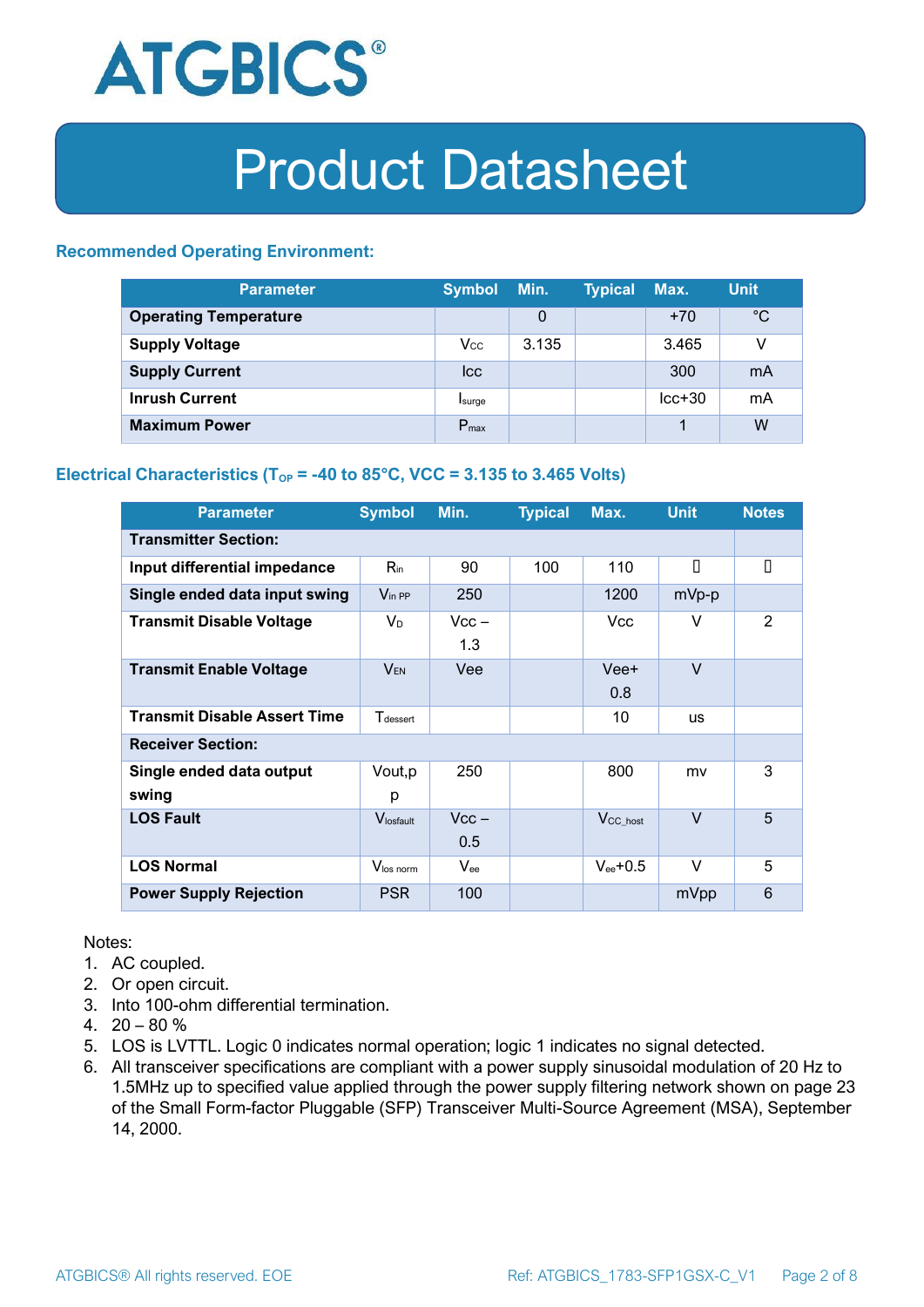

#### **Optical Parameters** ( $T_{OP}$  = -40 to 85°C, VCC = 3.135 to 3.465 Volts)

| <b>Parameter</b>                                                            | <b>Symbol</b>     | Min.         | <b>Typical</b> | Max.       | <b>Unit</b>     | <b>Note</b>    |
|-----------------------------------------------------------------------------|-------------------|--------------|----------------|------------|-----------------|----------------|
| <b>Transmitter Section:</b>                                                 |                   |              |                |            |                 |                |
| <b>Center Wavelength</b>                                                    | $\lambda_c$       | 840          | 850            | 860        | nm              |                |
| <b>Spectral Width (RMS)</b>                                                 | <b>ORMS</b>       |              |                | 0.85       | nm              |                |
| <b>Optical Output Power</b>                                                 | $P_{\text{out}}$  | -9           |                | $-3$       | dBm             | 1              |
| <b>Extinction Ratio</b>                                                     | <b>ER</b>         | 9            |                |            | dB              |                |
| <b>Optical Rise/Fall Time</b>                                               | $t_r / t_f$       |              |                | 260        | ps              | $\overline{2}$ |
| <b>Relative Intensity Noise</b>                                             | <b>RIN</b>        |              |                | $-120$     | dB/H            |                |
|                                                                             |                   |              |                |            | Z               |                |
| <b>Output Eye Mask</b><br>Compliant with IEEE802.3 z (class 1 laser safety) |                   |              |                |            |                 |                |
| <b>Receiver Section:</b>                                                    |                   |              |                |            |                 |                |
| <b>Optical Input Wavelength</b>                                             | $\lambda_{\rm c}$ | 770          |                | 860        | nm              |                |
| <b>Receiver Overload</b>                                                    | $P_{ol}$          | $\mathbf{0}$ |                |            | dBm             | $\overline{4}$ |
| <b>RX Sensitivity</b>                                                       | Sen               |              |                | $-17$      | dBm             | 4              |
| <b>RX LOS Assert</b>                                                        | LOS <sub>A</sub>  | $-35$        |                |            | d <sub>Bm</sub> |                |
| <b>RX LOS De-assert</b>                                                     | LOS <sub>D</sub>  |              |                | -18        | dB <sub>m</sub> |                |
| <b>RX_LOS Hysteresis</b>                                                    | LOS <sub>H</sub>  | 0.5          |                |            | d <sub>B</sub>  |                |
| <b>General Specifications:</b>                                              |                   |              |                |            |                 |                |
| <b>Data Rate</b>                                                            | <b>BR</b>         |              | 1.25           |            | Gb/s            |                |
| <b>Bit Error Rate</b>                                                       | <b>BER</b>        |              |                | $10^{-12}$ |                 |                |
| Max. Supported Link Length on<br>50/125µm MMF@1.25Gb/s                      | LMAX              |              | 550            |            | m               |                |
| <b>Total System Budget</b>                                                  | LB                | 8            |                |            | dB              |                |

Notes:

- 1. The optical power is launched into MMF.
- 2. 20-80%.
- 3. Jitter measurements taken using Agilent OMNIBERT 718 in accordance with GR-253.
- 4. Measured with PRBS  $2^{7-1}$  at 10<sup>-12</sup> BER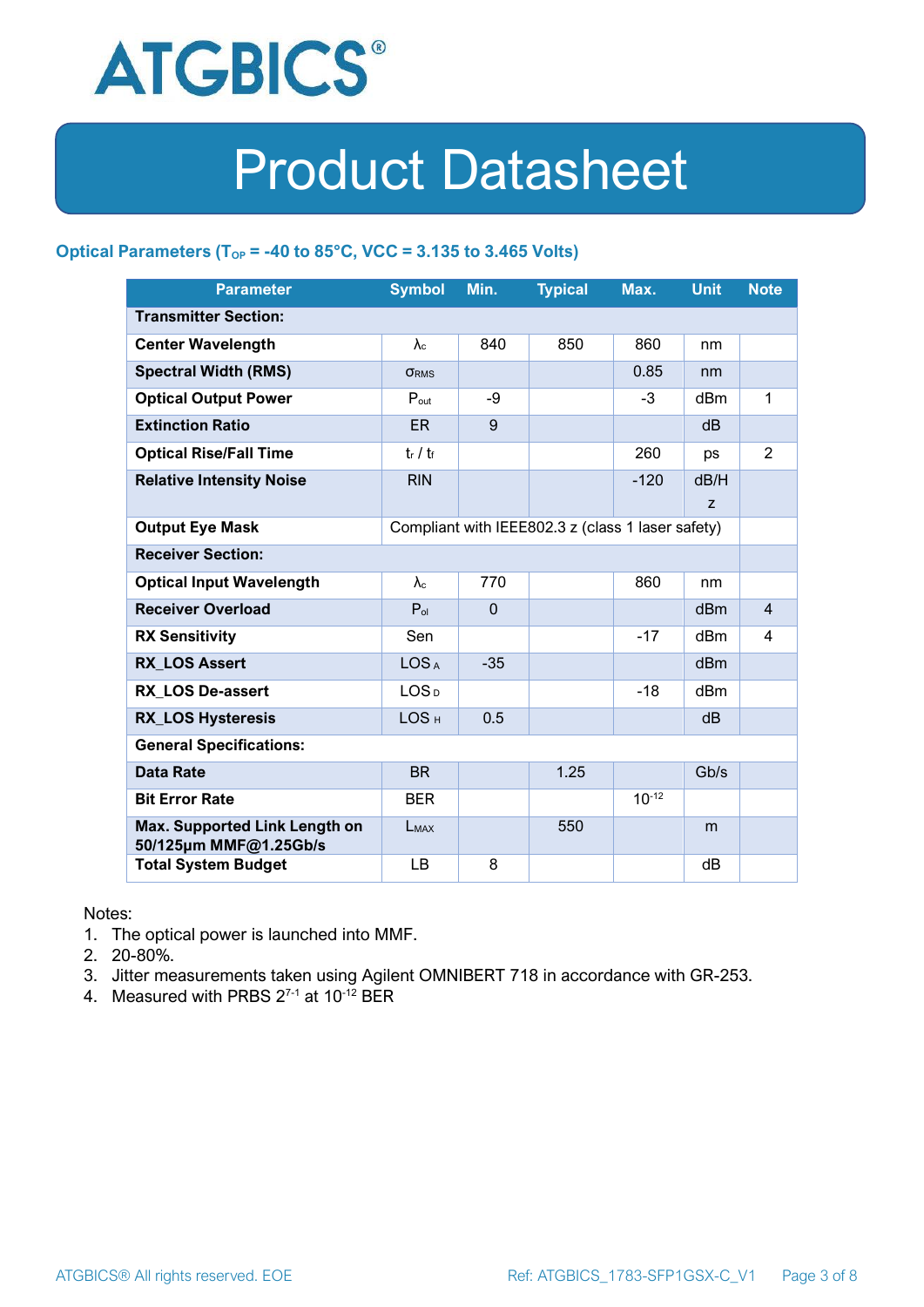

#### **Pin Assignment**

Diagram of Host Board Connector Block Pin Numbers and Name



**Diagram of Host Board Connector Block Pin Numbers and Names**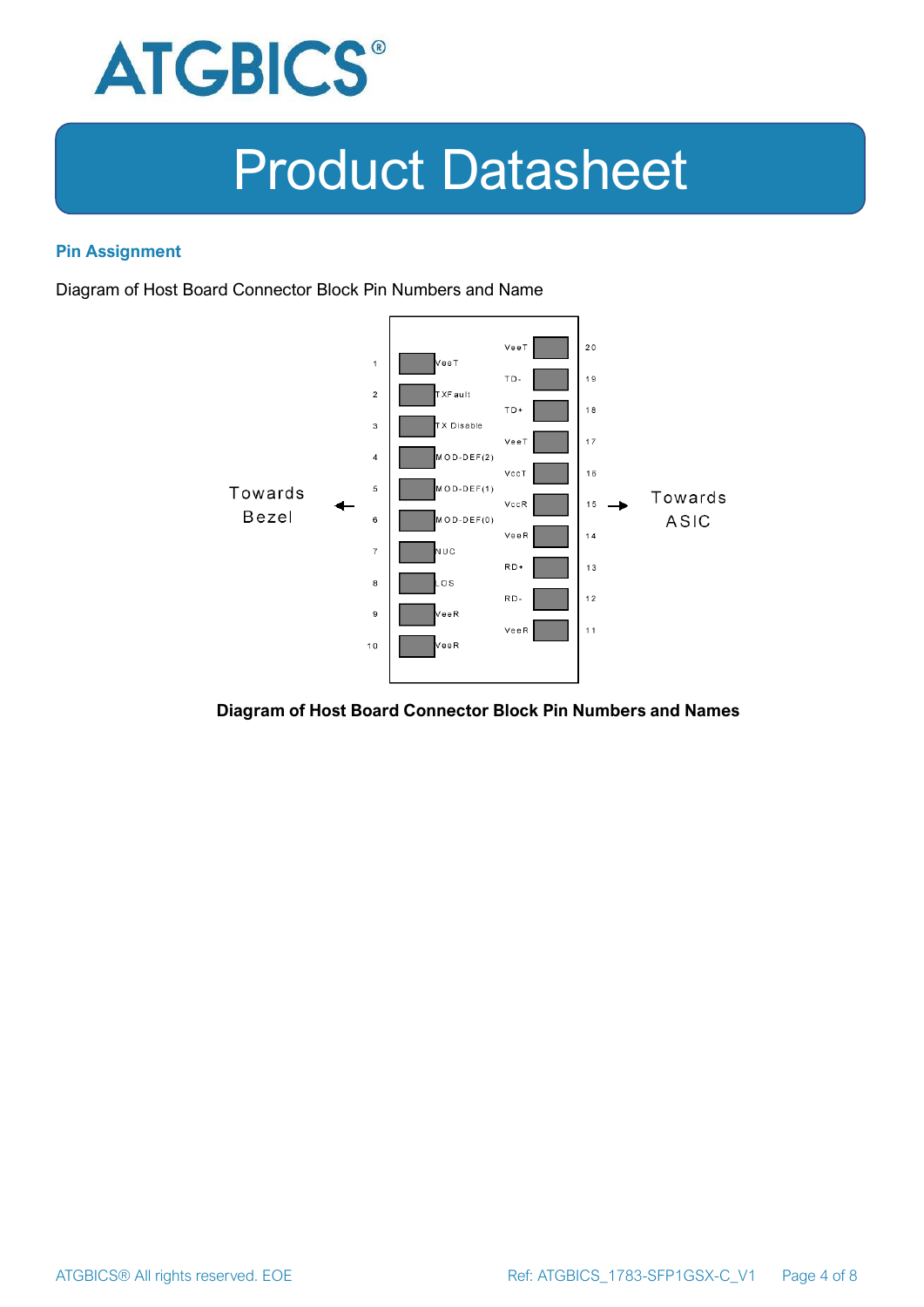

#### **Pin Function Definitions**

| <b>Pin No</b>  | <b>Name</b>        | <b>Function</b>                     | <b>Plug Seq</b> | <b>Notes</b>   |
|----------------|--------------------|-------------------------------------|-----------------|----------------|
| 1              | VeeT               | <b>Transmitter Ground</b>           | 1               | $\mathbf 1$    |
| $\mathbf 2$    | <b>TX Fault</b>    | <b>Transmitter Fault Indication</b> | 3               |                |
| 3              | <b>TX Disable</b>  | <b>Transmitter Disable</b>          | 3               | $\overline{2}$ |
| 4              | MOD-DEF2           | <b>Module Definition</b>            | $\overline{2}$  | 3              |
| 5              | MOD-DEF1           | <b>Module Definition 1</b>          | 3               | 3              |
| 6              | MOD-DEF0           | Module Definition 0                 | 3               | 3              |
| $\overline{7}$ | <b>Rate Select</b> | Not Connected                       | 3               | $\overline{4}$ |
| 8              | <b>LOS</b>         | Loss of Signal                      | 3               | 5              |
| 9              | <b>VeeR</b>        | <b>Receiver Ground</b>              | $\mathbf 1$     | $\mathbf{1}$   |
| 10             | VeeR               | Receiver Ground                     | $\mathbf{1}$    | $\mathbf 1$    |
| 11             | <b>VeeR</b>        | <b>Receiver Ground</b>              |                 | $\mathbf{1}$   |
| 12             | RD-                | Inv. Received Data Out              | 3               | 6              |
| 13             | $RD+$              | <b>Received Data Out</b>            | 3               | 6              |
| 14             | VeeR               | <b>Receiver Ground</b>              | 3               | 1              |
| 15             | <b>VccR</b>        | <b>Receiver Power</b>               | $\overline{2}$  | $\mathbf{1}$   |
| 16             | <b>VccT</b>        | <b>Transmitter Power</b>            | $\overline{2}$  |                |
| 17             | VeeT               | <b>Transmitter Ground</b>           | $\mathbf{1}$    |                |
| 18             | TD+                | Transmit Data In                    | 3               | 6              |
| 19             | TD-                | Inv. Transmit In                    | 3               | 6              |
| 20             | VeeT               | <b>Transmitter Ground</b>           | 1               |                |

Notes:

- 1. Circuit ground is internally isolated from chassis ground.
- 2. Laser output disabled on TDIS >2.0V or open, enabled on TDIS <0.8V.
- 3. Should be pulled up with 4.7k 10 kohms on host board to a voltage between 2.0V and 3.6V. MOD\_DEF (0) pulls line low to indicate module is plugged in.
- 4. Rate select is not used
- 5. LOS is open collector output. Should be pulled up with 4.7k 10 kohms on host board to a voltage between 2.0V and 3.6V. Logic 0 indicates normal operation; logic 1 indicates loss of signal.
- 6. AC Coupled

#### **SFP Module EEPROM Information and Management**

The SFP modules implement the 2-wire serial communication protocol as defined in the SFP -8472. The serial ID information of the SFP modules can be accessed through the I2C interface at address A0h.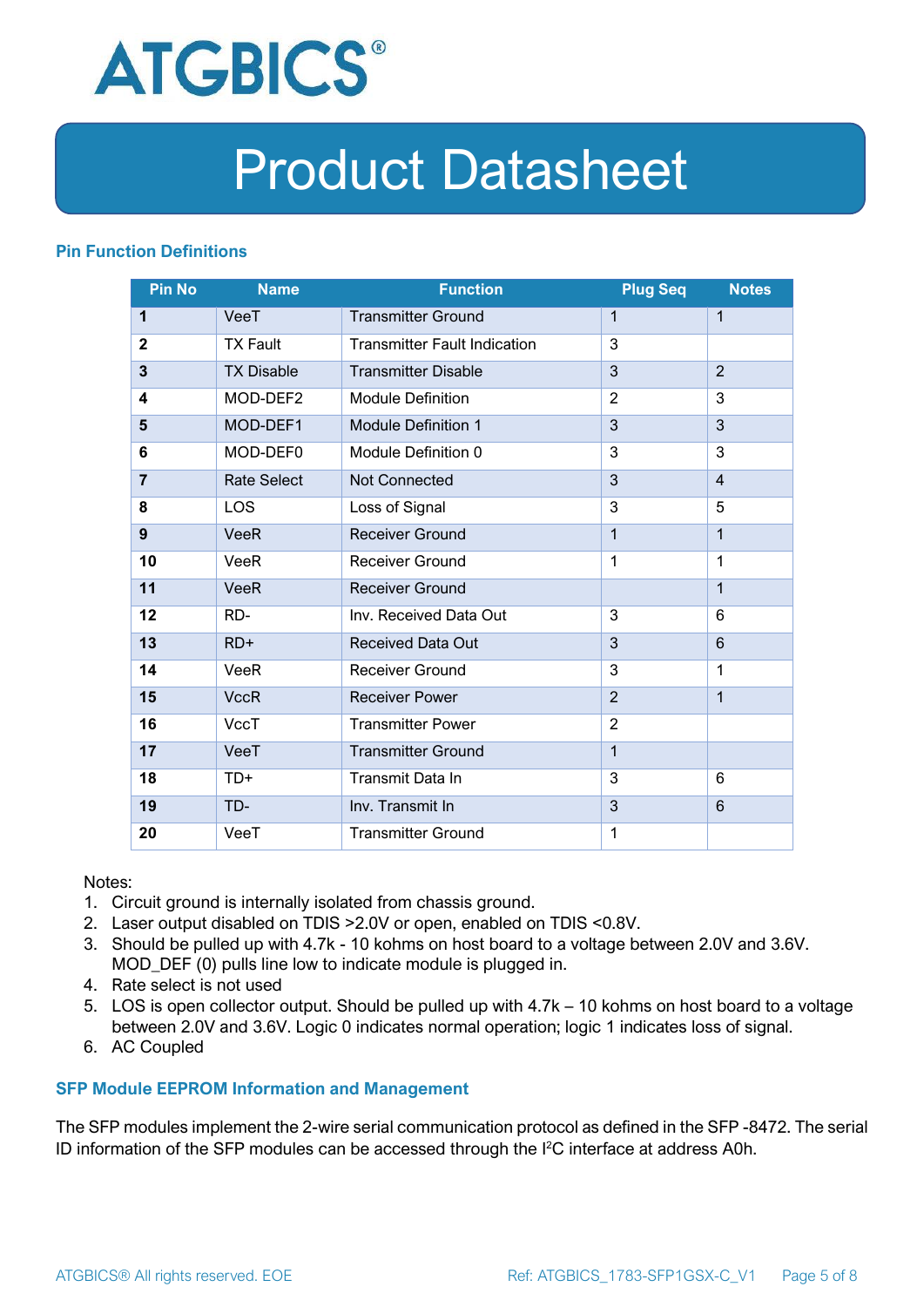

#### **EEPROM Serial ID Memory Contents (A0h)**

| <b>Data</b><br><b>Address</b> | <b>Length</b><br>(Byte) | <b>Name of</b><br>Length | <b>Description and Contents</b>                                                                                         |  |  |
|-------------------------------|-------------------------|--------------------------|-------------------------------------------------------------------------------------------------------------------------|--|--|
| <b>Base ID Fields</b>         |                         |                          |                                                                                                                         |  |  |
| $\bf{0}$                      | $\mathbf{1}$            | Identifier               | Type of Serial transceiver (03h=SFP)                                                                                    |  |  |
| 1                             | 1                       | Reserved                 | Extended identifier of type serial transceiver<br>(04h)                                                                 |  |  |
| $\overline{2}$                | $\mathbf{1}$            | Connector                | Code of optical connector type (07=LC)                                                                                  |  |  |
| $3 - 10$                      | 8                       | Transceiver              |                                                                                                                         |  |  |
| 11                            | 1                       | Encoding                 | NRZ(03h)                                                                                                                |  |  |
| 12                            | $\mathbf{1}$            | BR, Nominal              | Nominal baud rate, unit of 100Mbps                                                                                      |  |  |
| $13 - 14$                     | $\overline{2}$          | Reserved                 | (0000h)                                                                                                                 |  |  |
| 15                            | $\mathbf{1}$            | Length(9um)              | Link length supported for 9/125um fiber, units of<br>100 <sub>m</sub>                                                   |  |  |
| 16                            | $\mathbf{1}$            | Length(50um)             | Link length supported for 50/125um fiber, units<br>of 10m                                                               |  |  |
| 17                            | $\mathbf{1}$            | Length(62.5um)           | Link length supported for 62.5/125um fiber, units<br>of 10m                                                             |  |  |
| 18                            | $\mathbf{1}$            | Length(Copper)           | Link length supported for copper, units of meters                                                                       |  |  |
| 19                            | 1                       | Reserved                 |                                                                                                                         |  |  |
| 20-35                         | 16                      | Vendor Name              | SFP vendor name: ATGBICS                                                                                                |  |  |
| 36                            | 1                       | Reserved                 |                                                                                                                         |  |  |
| 37-39                         | 3                       | Vendor OUI               | SFP transceiver vendor OUI ID                                                                                           |  |  |
| 40-55                         | 16                      | Vendor PN                | Part Number: "1783-SFP1GSX-C" (ASCII)                                                                                   |  |  |
| 56-59                         | 4                       | Vendor rev               | Revision level for part number                                                                                          |  |  |
| 60-62                         | 3                       | Reserved                 |                                                                                                                         |  |  |
| 63                            | 1                       | <b>CCID</b>              | Least significant byte of sum of data in address<br>$0 - 62$                                                            |  |  |
| <b>Extended ID Fields</b>     |                         |                          |                                                                                                                         |  |  |
| 64-65                         | 2                       | Option                   | Indicates which<br>optical SFP<br>signals<br>are<br>implemented<br>(001Ah = LOS, TX_FAULT, TX_DISABLE all<br>supported) |  |  |
| 66                            | $\mathbf{1}$            | BR, max                  | Upper bit rate margin, units of %                                                                                       |  |  |
| 67                            | $\mathbf{1}$            | BR, min                  | Lower bit rate margin, units of %                                                                                       |  |  |
| 68-83                         | 16                      | Vendor SN                | Serial number (ASCII)                                                                                                   |  |  |
| 84-91                         | 8                       | Date code                | Manufacturing date code                                                                                                 |  |  |
| 92-94                         | 3                       | Reserved                 |                                                                                                                         |  |  |
| 95                            | 1                       | <b>CCEX</b>              | Check code for the<br>Fields<br>extended<br>ID<br>(addresses 64 to 94)                                                  |  |  |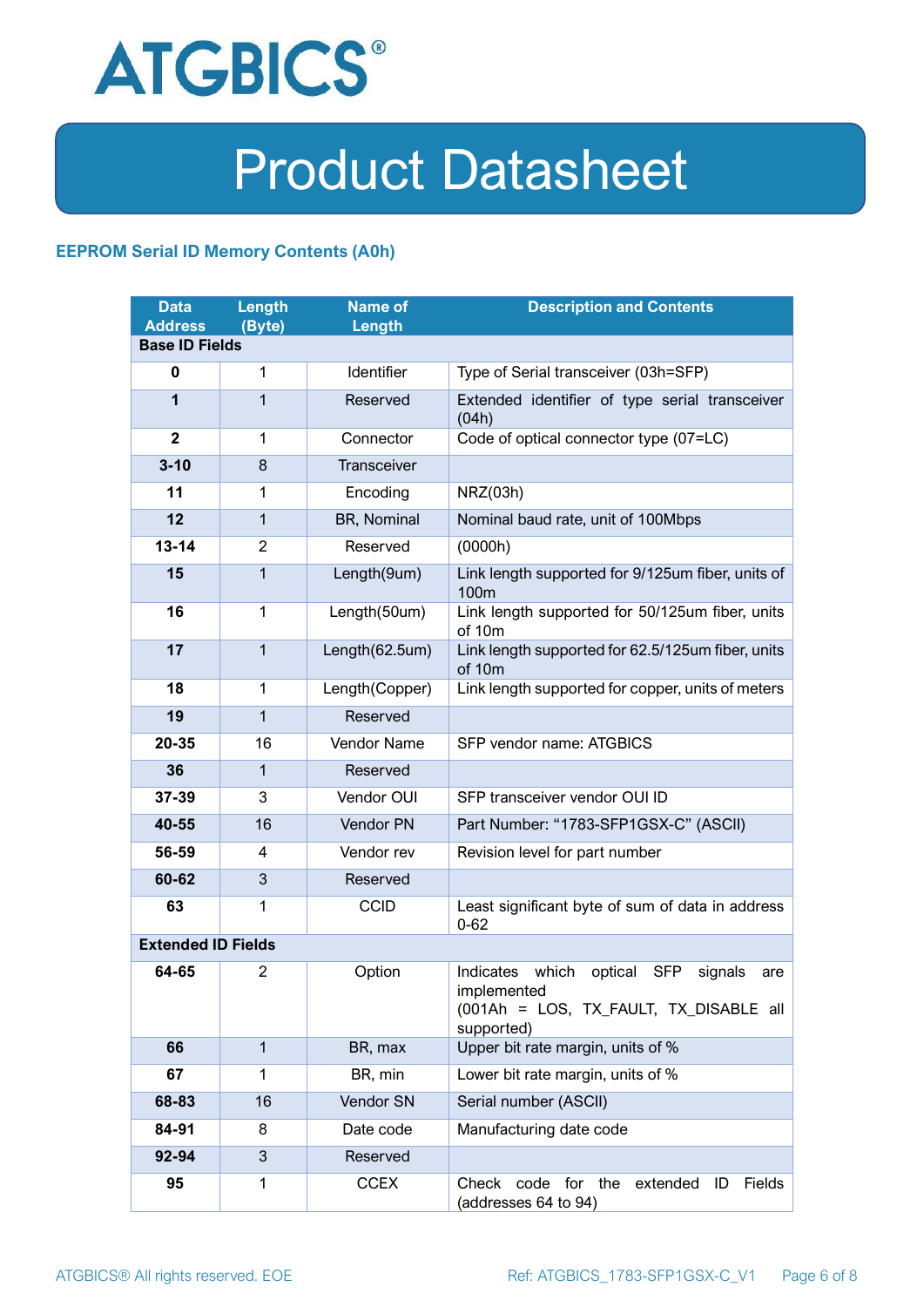

| <b>Vendor Specific ID Fields</b> |     |          |                                 |
|----------------------------------|-----|----------|---------------------------------|
| 96-127                           | 32  | Readable | Vendor specific date, read only |
| 128-255                          | 128 | Reserved | Reserved for SFF-8079           |

#### **Regulatory Compliance**

The GLX-SX-MMD-C complies with international Electromagnetic Compatibility (EMC) and international safety requirements and standards (see details in Table following).

| Electrostatic Discharge<br>(ESD) to the Electrical Pins                                      | MIL-STD-883E<br>Method 3015.7                                                   | Class 1(>1000 V)                          |  |
|----------------------------------------------------------------------------------------------|---------------------------------------------------------------------------------|-------------------------------------------|--|
| <b>Electrostatic</b><br>Discharge<br>(ESD)<br>LC<br>the<br><b>Duplex</b><br>to<br>Receptacle | IEC 61000-4-2<br><b>GR-1089-CORE</b>                                            | Compatible with standards                 |  |
| Electromagnetic<br>Interference (EMI)                                                        | FCC Part 15 Class B<br>EN55022 Class B (CISPR 22B)<br><b>VCCI Class B</b>       | Compatible with standards                 |  |
| Laser Eye Safety                                                                             | 1040.10<br>21CFR<br>and<br><b>FDA</b><br>1040.11<br>EN60950, EN (IEC) 60825-1,2 | Compatible with Class 1 laser<br>product. |  |

#### **Recommended Circuit**



#### **SFP Host Recommended Circuit**